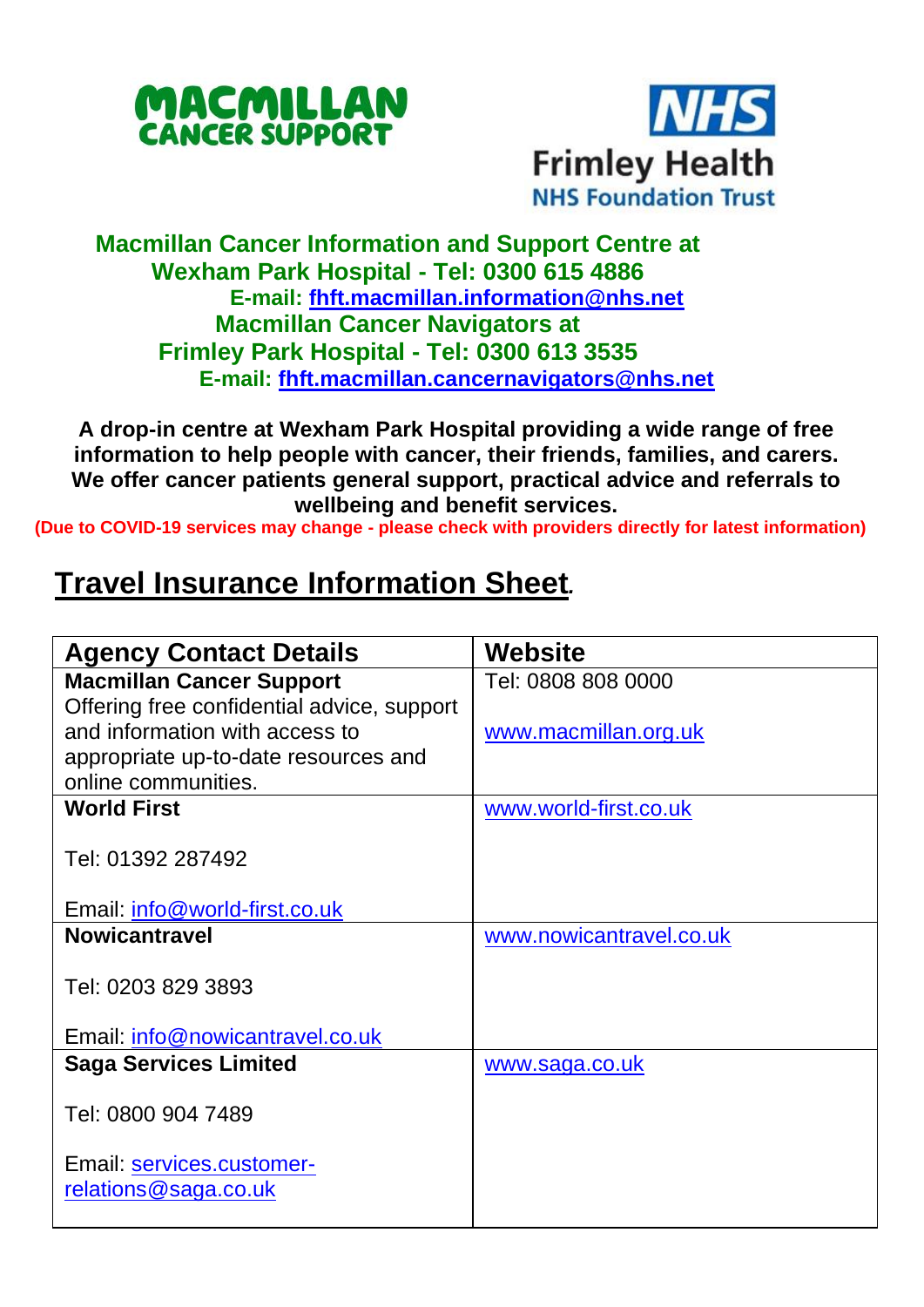| <b>Royton Insurance Services</b>                      | www.roytoninsurance.co.uk     |  |
|-------------------------------------------------------|-------------------------------|--|
| Tel: 0161 652 0225                                    |                               |  |
|                                                       |                               |  |
| Email: info@roytoninsurance.co.uk                     |                               |  |
| <b>Our Travel</b>                                     | www.ourtravelinsurance.co.uk  |  |
| Tel: 0159 2858386                                     |                               |  |
| Email: kareen@insuredirect.co.uk                      |                               |  |
| <b>Holiday Extras Cover Limited</b>                   | www.holidayextras.com         |  |
| Tel: 0800 781 4231                                    |                               |  |
| Email:                                                |                               |  |
| insurance.queries@holidayextras.com                   |                               |  |
| <b>AllClear Insurance Services Ltd</b>                | www.allcleartravel.co.uk      |  |
| Tel: 0800 294 2650                                    |                               |  |
| Email: info@allclearinsurance.com                     |                               |  |
|                                                       |                               |  |
| <b>InsureCancer</b>                                   | www.insurecancer.com          |  |
| Tel: 01252 780190                                     |                               |  |
|                                                       |                               |  |
| Email: enquiries@insurecancer.com<br>OK To Travel Ltd | www.oktotravelinsurance.co.uk |  |
| Tel: 01223 446920                                     |                               |  |
|                                                       |                               |  |
| Email:                                                |                               |  |
| operations@oktotravelinsurance.co.uk                  |                               |  |
| <b>Media Travel Insurance Services Ltd</b>            | www.worldwidetravelplan.co.uk |  |
| Tel: 01513 342600                                     |                               |  |
|                                                       |                               |  |
| Email: peter@wwtp.co.uk                               |                               |  |
| Justtravelcover.com                                   | www.justtravelcover.com       |  |
| Tel: 0800 294 2969                                    |                               |  |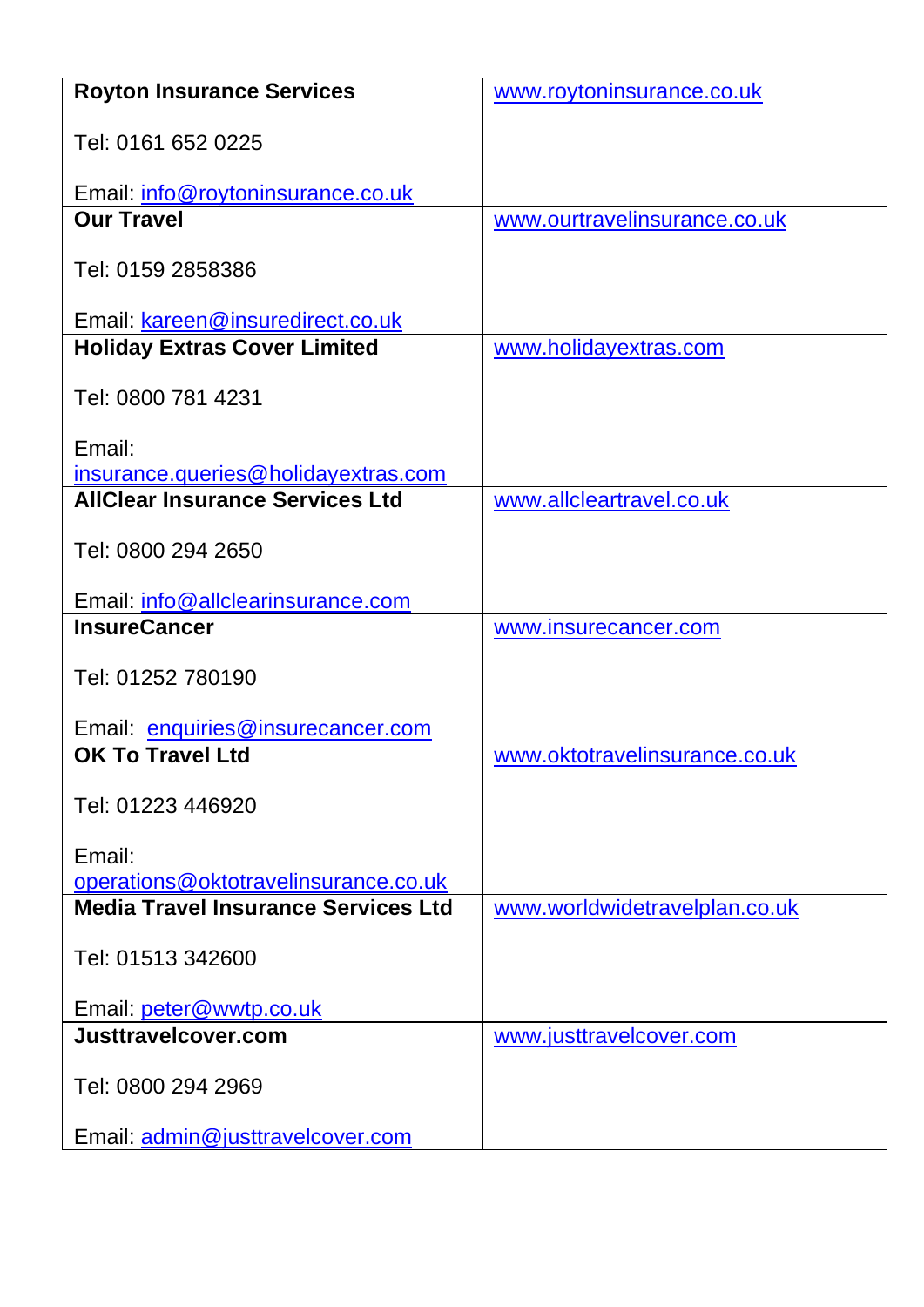| <b>Freedom Insurance Services Limited</b>       | www.freedominsure.co.uk           |  |  |
|-------------------------------------------------|-----------------------------------|--|--|
| Tel: 01223 454290                               |                                   |  |  |
| Email: operations@freedominsure.co.uk           |                                   |  |  |
| <b>Insurancewith</b>                            | www.insurancewith.com             |  |  |
| Tel: 0333 999 2679                              |                                   |  |  |
| Email:                                          |                                   |  |  |
| insurancewith@insurancewith.co.uk               |                                   |  |  |
| Able2travel                                     | www.able2travel.com               |  |  |
| Tel: 01483 806825                               |                                   |  |  |
| Email: info@able2travel.com                     |                                   |  |  |
| <b>G J Sladdin &amp; Co Ltd</b>                 | www.sladdininsurance.co.uk        |  |  |
| Tel: 0800 731 3989                              |                                   |  |  |
| Email: enquiries@sladdininsurance.com           |                                   |  |  |
| Direct-travel.co.uk                             | www.direct-travel.co.uk           |  |  |
| Tel: 0330 880 3600                              |                                   |  |  |
| Email: enquiries@direct-travel.co.uk            |                                   |  |  |
| Goodtogoinsurance.com                           | www.goodtogoinsurance.com         |  |  |
| Tel: 0330 024 9946                              |                                   |  |  |
| Email: help@goodtogoinsurance.com               |                                   |  |  |
| <b>Staysure</b>                                 | www.staysure.co.uk                |  |  |
| Tel: 0800 014 7805                              |                                   |  |  |
| Email: info@staysure.co.uk                      |                                   |  |  |
| <b>Free Spirit</b>                              | www.freespirittravelinsurance.com |  |  |
| Tel: 02392 419080                               |                                   |  |  |
| Email:<br>contact@freespirittravelinsurance.com |                                   |  |  |